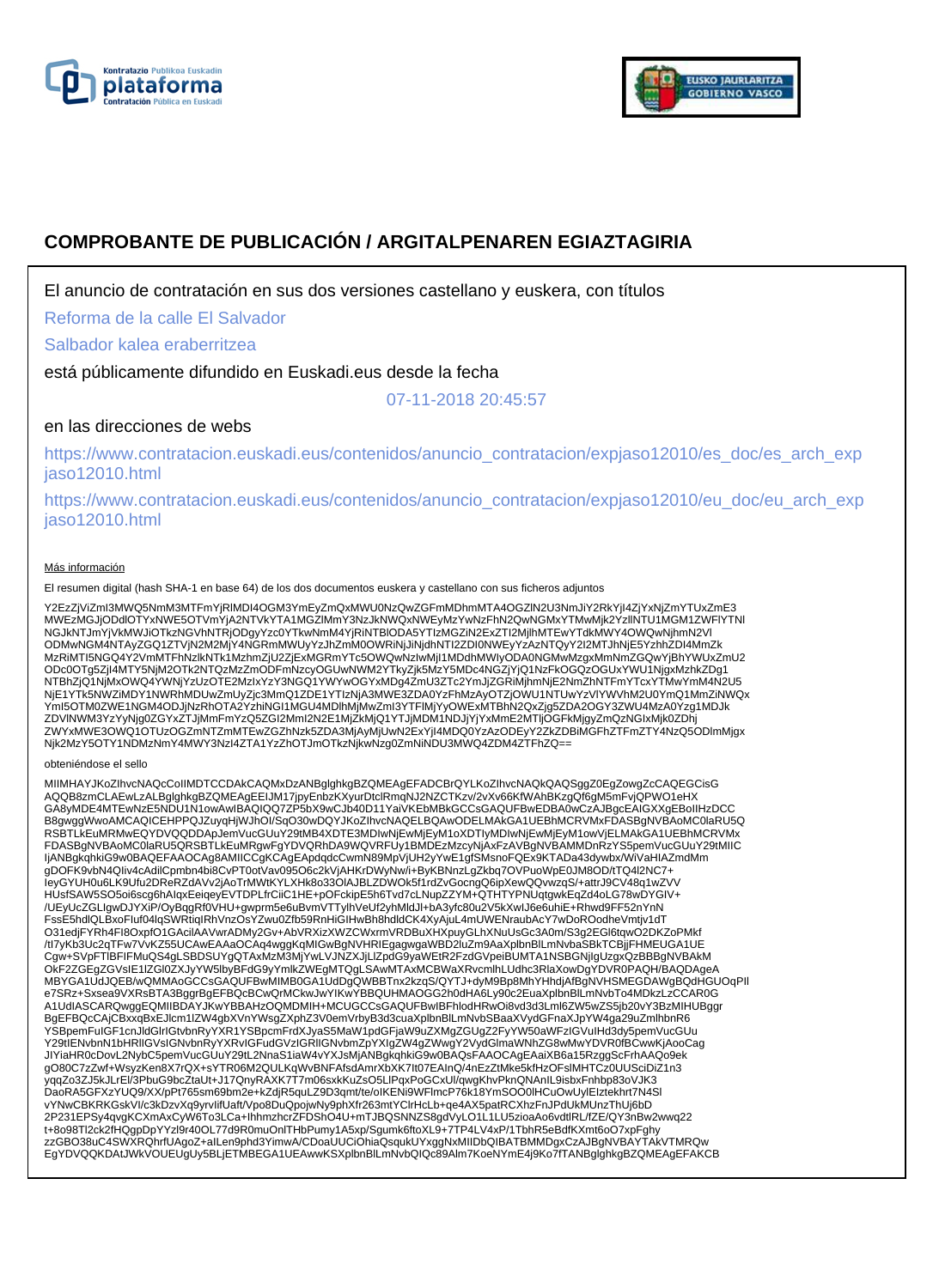



9zAaBgkqhkiG9w0BCQMxDQYLKoZlhvcNAQkQAQQwHAYJKoZlhvcNAQkFMQ8XDTE4MTEwNzE5NDU1N1owLwYJKoZlhvcNAQkEMSIE IHQIodGCrcNEiZkJsRoVxzYJGaQYsn6ARHK/ASWm02FFMIGJBqsqhkiG9w0BCRACLzF6MHqwdjB0BCDNdwo7pQBbrD9u8p5/pMe+ " - «NOUSDAY - DESCRIPTION DE LA MOSA COYDVQQGEWJFUZEUMBIGA1UECgwLSVpFTIBFIFMuQS4xEzARBgNVBAMMCkl6ZW5w ZS5jb20CEHPPQJZuyqHjWJhOl/SqO30wDQYJKoZlhvcNAQEBBQAEgglAcLtJE5LRbSagash68YVwOGSVO/zKvWANajSJlfCqThZ6 qH1u8Hdw0jjl84/GSooAvxRRtmA8Ww6IYXPSOI29r+BBsVPcK9y1P/37KE5Qz2i/XMLWNww0LArnJNsyiW/tZNxE0vPE87y5T//M /9PLPJqzViDBBtQw74m1YQPNHCqfZKXO5CZPWd8Pytr1uUooHRQljgrqmVd661J2LldfXhBRdPlP1T/DzH37WPCaftNxjmHdFHRc /zT8HAqJ3WbJoOAwpa5Rf6BzNmZkWBFpXhyWpIzT+zbyuN1vWqLfXi2JVfdyl78Sw396L0ny2+Co5Hzc/DKozbMevh7BkcBl2HYZ<br>y1hYE51txnUk9ldRmMU/49tCqv1gj7FsTWD+baHka7pLV4lcR5wKbOTw4G3NH3vHnCNOLkhYSvwBkE0N0iMSA5RN7ZT/32xq37UZ UfHfuB1vXygXSDCHDdvIXdXyxcXv00U69P3IOY8=

## Kontratuaren iragarkia, gaztelaniaz eta eskaraz, izenburuekin

Reforma de la calle El Salvador

### Salbador kalea eraberritzea

Euskadi.eus webgunean argitaratzen da data honetatik

2018-11-07 20:45:57

### web hauen helbideetan

https://www.contratacion.euskadi.eus/contenidos/anuncio\_contratacion/expjaso12010/es\_doc/es\_arch\_exp iaso12010.html

https://www.contratacion.euskadi.eus/contenidos/anuncio\_contratacion/expjaso12010/eu\_doc/eu\_arch\_exp jaso12010.html

#### Informazio gehiago

Bi dokumentuen (euskara eta gaztelania) laburpen digitala (hash SHA-1, 64 oinarriarekin), erantsitako fitxategiekin

Y2EzZjViZmI3MWQ5NmM3MTFmYjRIMDI4OGM3YmEyZmQxMWU0NzQwZGFmMDhmMTA4OGZIN2U3NmJiY2RkYjI4ZjYxNjZmYTUxZmE3 WWEZMGJIODdlOTYxNWE5OTYmYiAZNTVkYTA1MGZIMmY3NzJkNWQxNWEWAZYwNzFhN2QwNGMxYTMwMik2YzIINTU1MGM1ZWFlYTNI NGJKNTJmYjVKMWJiOTKzNGVhNTRjODgyYzc0YTkwNmM4YjRiNTBIODA5YTIzMGZiN2ExZTI2MjIhMTEwYTdkMWY4OWQwNjhmN2VI ODMwNGM4NTAyZGQ1ZTVjN2M2MjY4NGRmMWUyYzJhZmM0OWRiNjJiNjdhNTI2ZDI0NWEyYzAzNTQyY2I2MTJhNjE5YzhhZDI4MmZk MzRiMTI5NGQ4Y2VmMTFhNzlkNTk1MzhmZjU2ZjExMGRmYTc5OWQwNzlwMjI1MDdhMWIyODA0NGMwMzgxMmNmZGQwYjBhYWUxZmU2 ODc0OTg5ZjI4MTY5NjM2OTk2NTQzMzZmODFmNzcyOGUwNWM2YTkyZjk5MzY5MDc4NGZjYjQ1NzFkOGQzOGUxYWU1NjgxMzhkZDg1 OCOO 1922/1981/2012/2022 NTBhZjQ1NjMxOWQ4YWNjYzUzOTE2MzIxYzY3NGQ1YWYwOGYxMDg4ZmU3ZTc2YmJjZGRiMjhmNjE2NmZhNTFmYTcxYTMwYmM4N2U5<br>NTBhZjQ1NjMxOWQ4YWNjYzUzOTE2MzIxYzY3NGQ1YWYwOGYxMDg4ZmU3ZTc2YmJjZGRiMjhmNjE2NmZhNTFmYTcxYTMwYmM4 ZWYxMWE3OWQ10TUzOGZmNTZmMTEwZGZhNzk5ZDA3MjAyMjUwN2ExYjI4MDQ0YzAzODEyY2ZkZDBiMGFhZTFmZTY4NzQ5ODlmMjgx Njk2MzY5OTY1NDMzNmY4MWY3NzI4ZTA1YzZhOTJmOTkzNjkwNzg0ZmNiNDU3MWQ4ZDM4ZTFhZQ==

denboran digitalki zigilatu zuena

#### zigilua lortzen

MIIMHAYJKoZIhvcNAQcCoIIMDTCCDAkCAQMxDzANBglghkgBZQMEAgEFADCBrQYLKoZIhvcNAQkQAQSggZ0EgZowgZcCAQEGCisG AQQB8zmCLAEwLzALBglghkgBZQMEAgEEIJM17jpyEnbzKXyurDtclRmqNJ2NZCTKzv/2vXv66KfWAhBKzgQf6gM5mFvjQPWO1eHX<br>GA8yMDE4MTEwNzE5NDU1N1owAwlBAQIQQ7ZP5bX9wCJb40D11YaiVKEbMBkGCCsGAQUFBwEDBA0wCzAJBgcEAIGXXgEBoIIHzDCC ERGWIND MARINAL MARINA SAN AND MARINA SURFACE IN A CONTROL MARINAL MARINAL MARINAL MARINA SURFACE IN A BOOM ON<br>RSBTLKEUMRMWEQYDVQQDDApJemVucGUuY29tMB4XDTE3MDIwNjEvMjEyM1oXDTIyMDIwNjEwMjEyM1owVjELMAkGA1UEBhMCRVMx FDASBgNVBAoMC0laRU5QRSBTLkEuMRgwFgYDVQRhDA9WQVRFUy1BMDEzMzcyNjAxFzAVBgNVBAMMDnRzYS5pemVucGUuY29tMIIC ljANBgkqhkiG9w0BAQEFAAOCAg8AMIICCgKCAgEApdqdcCwmN89MpVjUH2yYwE1gfSMsnoFQEx9KTADa43dywbx/WiVaHIAZmdMm gDOFK9vbN4Qliv4cAdilCpmbn4bi8CvPT0otVav095O6c2kVjAHKrDWyNw/i+ByKBNnzLgZkbq7OVPuoWpE0JM8OD/tTQ4l2NC7+ IeyGYUH0u6LK9Ufu2DReRZdAVv2jAoTrMWtKYLXHk8o33OIAJBLZDWOk5f1rdZvGocngQ6ipXewQQvwzqS/+attrJ9CV48q1wZVV HUsfSAW5SO5oi6scg6hAlqxEeiqeyEVTDPLfrCiiC1HE+pOFckipE5h6Tvd7cLNupZZYM+QTHTYPNUqtgwkEqZd4oLG78wDYGIV+ /UEyUcZGLIgwDJYXiP/OyBqgRf0VHU+gwprm5e6uBvmVTTylhVeUf2yhMldJl+bA3yfc80u2V5kXwlJ6e6uhiE+Rhwd9FF52nYnN FssE5hdlQLBxoFluf04lqSWRtiqIRhVnzOsYZwu0Zfb59RnHiGIHwBh8hdldCK4XyAjuL4mUWENraubAcY7wDoROodheVmtjv1dT<br>O31edjFYRh4Fl8OxpfO1GAcilAAVwrADMy2Gv+AbVRXizXWZCWxrmVRDBuXHXpuyGLhXNuUsGc3A0m/S3g2EGl6tqwO2DKZoPMkf /tl7yKb3Uc2qTFw7VvKZ55UCAwEAAaOCAq4wggKqMIGwBgNVHRIEgagwgaWBD2luZm9AaXplbnBlLmNvbaSBkTCBjjFHMEUGA1UE